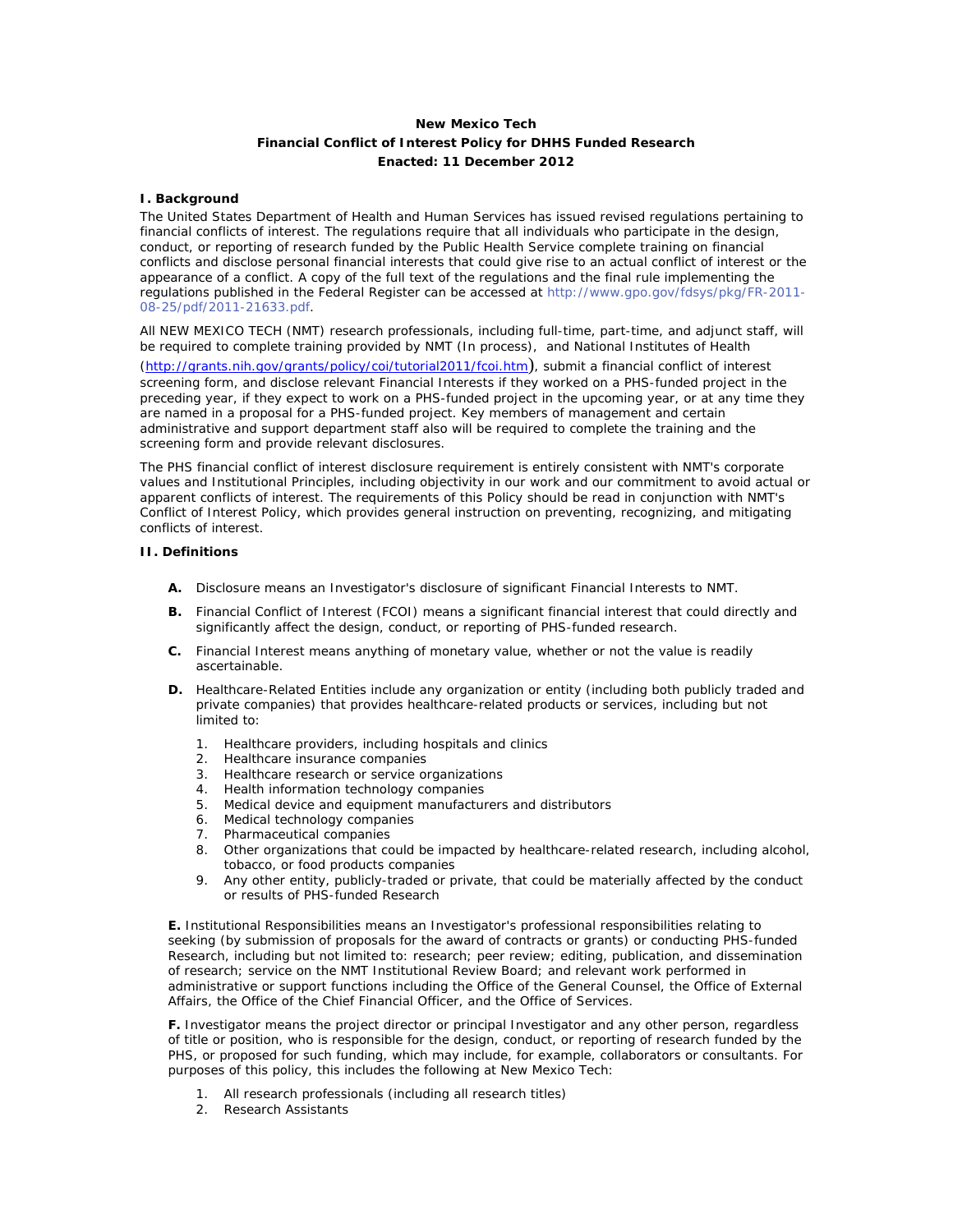- 3. Project Associates
- 4. Survey Research Group
- 5. Peer reviewers
- 6. Research Programmers
- 7. Graduate students
- 8. Communications Analysts
- 9. Human Subjects Protection Committee members
- 10. Key members of the administrative staff, including the Operations Group and other senior administrative staff; Office of External Affairs staff responsible for the editing, publication, or dissemination of NMT Research; and management and professional staff in the Office of the General Counsel, Office of the Chief Financial Officer, and the Office of Services

**G.** Managing an FCOI means taking action to address an FCOI, which can include reducing or eliminating the FCOI to ensure, to the extent possible, that the design, conduct, and reporting of Research will be free from bias.

**H.** PHS means the Public Health Service of the United States Department of Health and Human Services, and any components of the PHS to which the authority involved may be delegated, including the National Institutes of Health. The PHS includes the agencies listed below:

- 1. Agency for Healthcare Research and Quality (AHRQ)
- 2. Agency for Toxic Substances and Disease Registry (ATSDR)
- 3. Centers for Disease Control and Prevention (CDC)
- 4. Food and Drug Administration (FDA)
- 5. Health Resources and Services Administration (HRSA)
- 6. Indian Health Service (IHS)
- 7. National Institutes of Health (NIH)
- 8. Office of the Assistant Secretary for Health (OASH)
- 9. Office of the Assistant Secretary for Preparedness & Response (ASPR)
- 10. Office of Global Affairs (OGA)
- 11. Substance Abuse and Mental Health Services Administration (SAMHSA)

In addition to the PHS agencies listed above, NMT Investigators responsible for the design, conduct, or reporting of research funded by the Centers for Medicare and Medicaid Services (CMS) also must comply with this policy.

**I.** Research means a systematic investigation, study, or experiment designed to develop or contribute to the general knowledge relating broadly to public health, including behavioral and social-sciences research. The term encompasses basic and applied research (e.g., a published article, book, or book chapter) and product development (e.g., a diagnostic test or drug). The term includes any such activity for which research funding is available from PHS.

**J.** Significant Financial Interest (SFI) means:

"Significant" means that the Financial Interest would have a material effect on the Research. A Significant Financial Interest means a Financial Interest in any Healthcare-Related Entity consisting of one or more of the following interests of the Investigator, and of the Investigator's spouse or domestic partner, dependent child, or other member of the Investigator's household, if : (i) the financial interest reasonably appears to be related to the Investigator's Institutional Responsibilities at NMT, and (ii) the aggregate value of all interests held in a particular Healthcare-Related Entity exceeds \$5,000:

- 1. Remuneration (including salary, wages, consulting fees, honoraria, and any other fee for services)
- 2. Defined benefit pension payments or other post-employment payments
- 3. Service in a management position such as a board member, director, officer, partner, or trustee of a Healthcare-Related Entity
- 4. Ownership of an equity interest (including stock, stock options, bonds, or any other ownership interest)
- 5. Holdings in a healthcare sector-oriented mutual fund
- 6. Intellectual property rights (e.g., patents or copyrights) from which income is received
- 7. Reimbursed or sponsored travel related to an Investigator's Institutional Responsibilities Sponsored travel means travel expenses paid on behalf of an Investigator (or
	- relevant family member) rather than paid by reimbursement
	- b. Travel reimbursed or sponsored by the following is excluded: federal, state, or local government agencies; institutions of higher education; academic teaching hospitals; medical centers; and research institutes affiliated with institutions of higher education.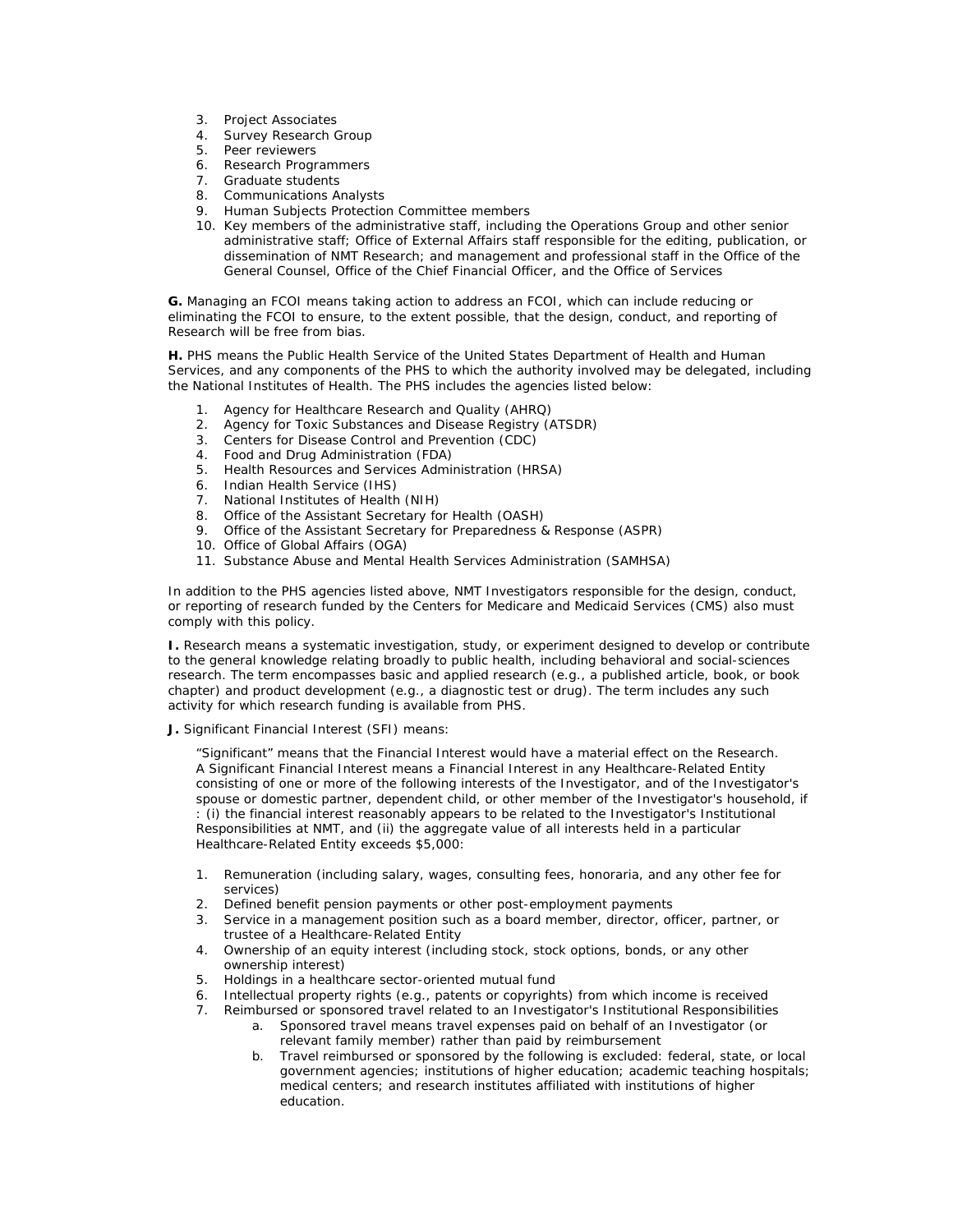- c. Investigators will be required to provide the following information with respect to any reimbursed or sponsored travel: name of entity that sponsored or reimbursed any expenses associated with the trip; purpose of the trip; destination; date and duration of the trip; and amount of reimbursement received
- 8. SFIs do **not include**:
	- a. Salary, wages, and remuneration paid by New Mexico Tech
	- b. Travel expenses paid or reimbursed by NMT
	- c. Income from mutual funds and retirement accounts (other than healthcare sectororiented funds, see paragraph J.2.e, above), as long as the Investigator does not directly control the investment decisions made by the funds
	- d. Income from seminars, lectures, or teaching engagements sponsored by a federal, state, or local government agency; an institution of higher education; an academic teaching hospital; a medical center; or a research institute that is affiliated with an institution of higher education
	- e. Service on advisory committees or review panels for a federal, state, or local government agency; an institution of higher education; an academic teaching hospital; a medical center; or a research institute that is affiliated with an institution of higher education

### **III. Financial Reporting Requirements**

All full- and part-time NMT Investigators and all adjunct and affiliated adjunct staff must complete a screening form and disclose all Financial Interests relating to Research funded by PHS and complete the related training provided by NMT. The Financial Interest screening and disclosure form is available here. All Investigators must fully and accurately complete the form within the time allotted depending on the circumstances giving rise to the need for disclosure. Failure to accurately and timely complete the training and the form and to provide updates as required by this policy could result in disciplinary action, up to and including termination.

Investigators named in a proposal for a PHS-funded project on or after August 24, 2012 must complete the training and the screening and disclosure form before the proposal is submitted. Investigators who participate in the design, conduct, or reporting of PHS-funded work awarded on or after August 24, 2012 also must complete the training and the form before beginning any work on the project, whether or not they were named in the proposal.

All Investigators must update the disclosure form at least annually **and within 30 days of receiving, acquiring, or discovering either a new Financial Interest or additional interests from an entity previously disclosed by the Investigator**. All employees covered by the PHS regulations are expected to recognize their continuing obligation to timely disclose relevant Financial Interests to ensure TECH's compliance with the reporting and certification requirements of the PHS regulations.

### **IV. Review and Evaluation of Financial Interests Disclosed by Investigators**

A disclosure of a Financial Interest does not, by itself, create an impermissible conflict of interest. Each Financial Interest disclosure will be reviewed by the Office of the General Counsel. The Vice President, General Counsel is responsible for determining when an actual or potential conflict of interest exists in a given situation — that is, when a Significant Financial Interest could directly and significantly affect the design, conduct, or reporting of PHS-funded research — and for taking action as necessary to Manage such conflicts of interest, including development and implementation of a management plan. This responsibility will be exercised in cooperation with the relevant unit or corporate manager and with full participation by the employee. A variety of criteria may be considered in determining whether a particular Financial Interest creates a conflict of interest with respect to a particular PHS-funded project.

THE UNIVERSITY will take appropriate steps to Manage FCOI to ensure that ITS's research is free of bias or the appearance of bias. As described in the PHS regulations, some examples of how financial conflicts of interest may be addressed and Managed include:

- 1. Public disclosure of an Investigator's Significant Financial Interests; disclosures will only occur after notice to and consultation with the Investigator
- 2. Disclosure of FCOI directly to participants in Research projects involving human subjects;<br>3. Monitoring of Research projects by reviewers who do not have FCOI and who are canable
- 3. Monitoring of Research projects by reviewers who do not have FCOI and who are capable of implementing measures to protect the design, conduct, or reporting of the Research against bias arising from identified FCOI
- 4. Modification of the research plan, including, for example, change of personnel or personnel responsibilities with respect to particular tasks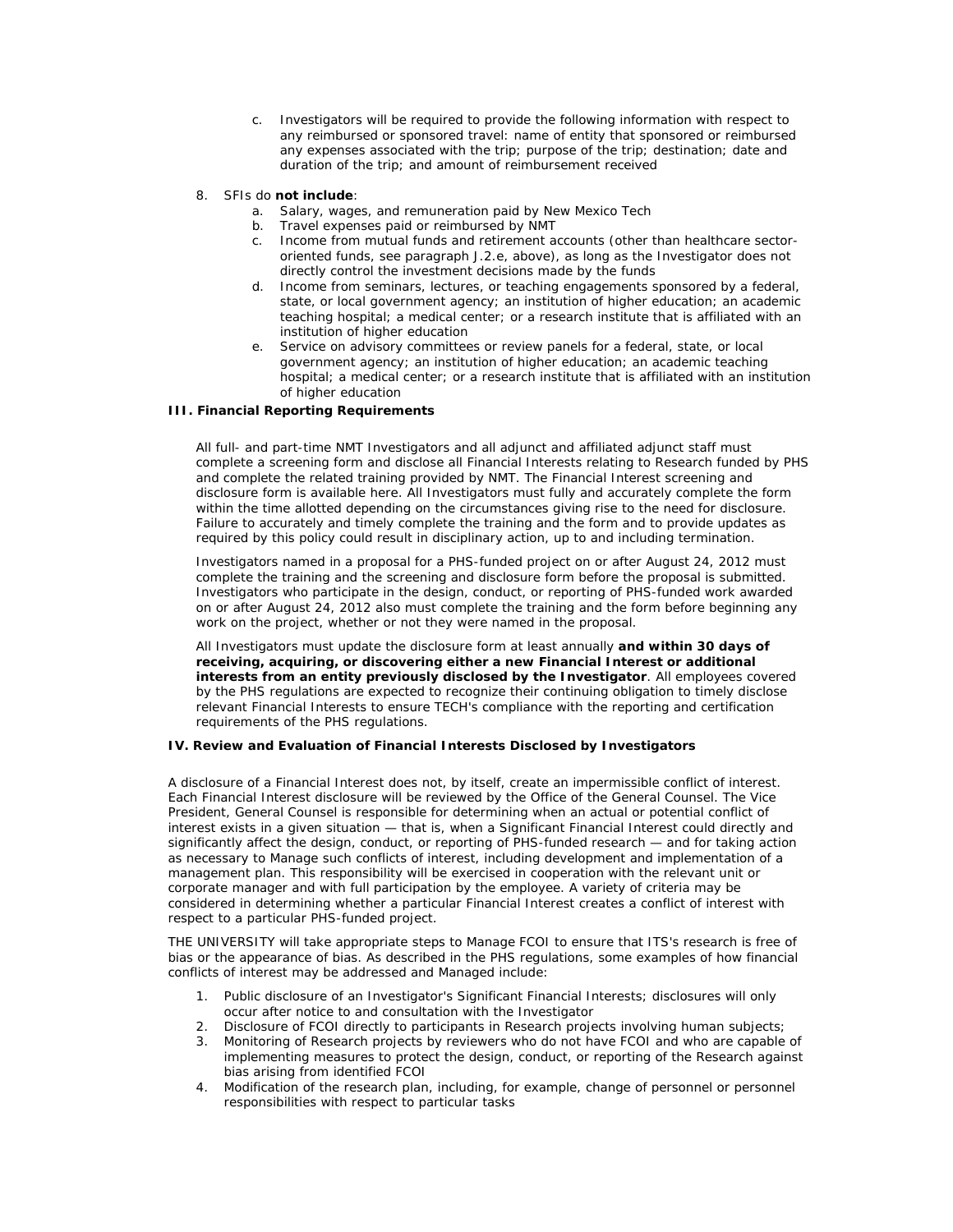- 5. Disqualification of personnel from participation in all or a portion of a Research project funded by PHS
- 6. Reduction or elimination of a Significant Financial Interest (e.g., sale of stock)
- 7. Severance of relationships (e.g., consulting activities) that create actual or potential conflicts

## **V. NEW MEXICO TECH's Responsibilities**

NEW MEXICO TECH will take reasonable steps to ensure that its subcontractors comply with the Department of Health and Human Services Financial Conflict of Interest regulations.

NEW MEXICO TECH will comply with regulatory requirements relating to our institutional responsibilities, including certification of compliance, maintenance of records, responses to requests for information, and reporting requirements.